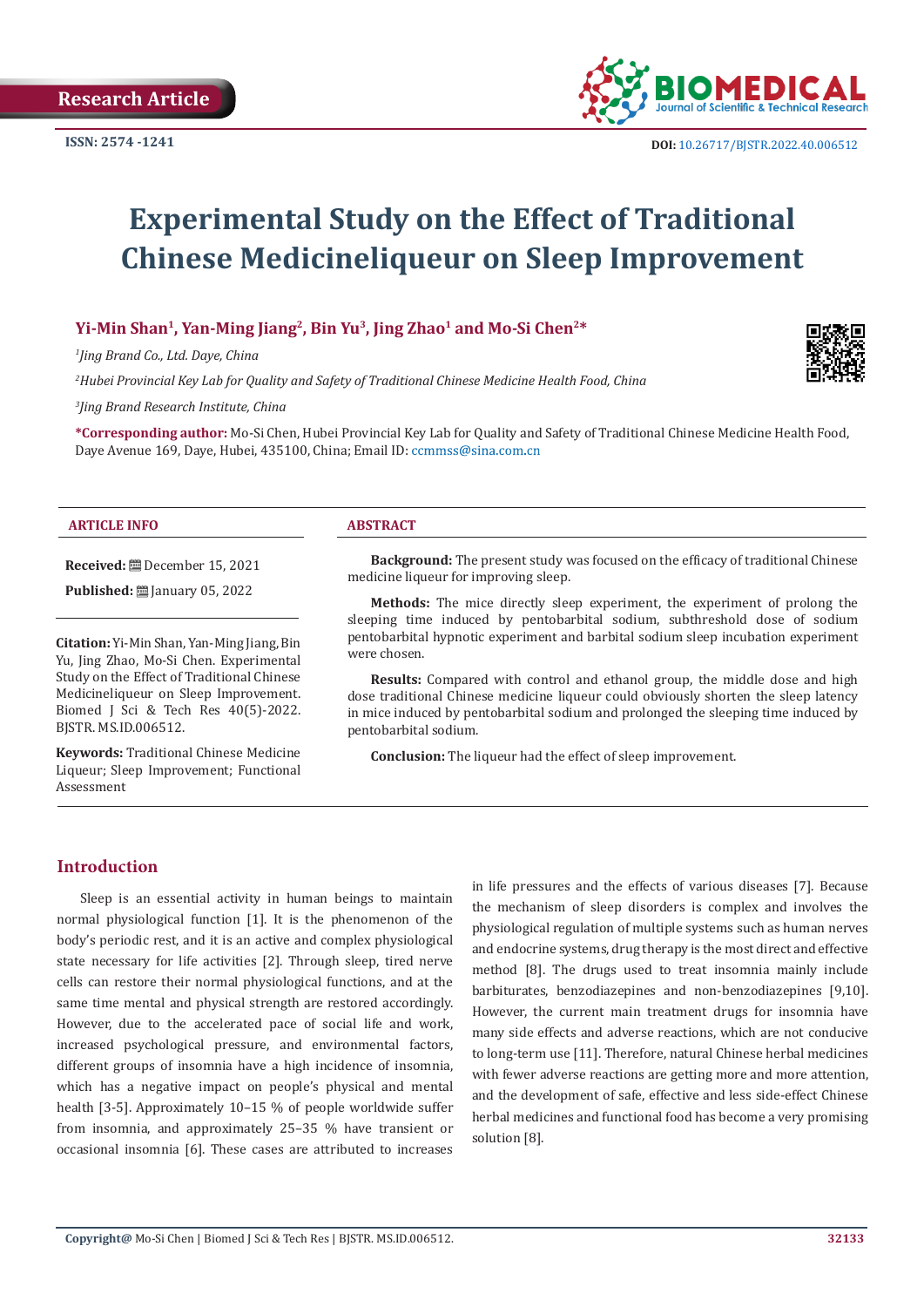Chinese herbal medicine, originating from ancient China, has been used to treat insomnia for >2000 years in China [12,13]. The central nervous system depressant action of some of flavonoid glycosides such hesperidin, naringin and rutin in mice wasre ported [14]. The activity of terpenoids on central nervous system related to their sedative and anxiolytic actions was reviewed and reported [15]. It was reported that salidroside can enhance the sleep of mice by shortening the sleep latency and prolonging sleep time [16]. Studies have shown that schisandra, jujube seed, and yejiaotengand other medicinal materials have the effect of improving sleep [11,17- 19]. We extract the effective ingredients from traditional Chinese medicinal materials such as astragalus, wolfberry, schisandra, ginseng, polygonatum, shouwu, jujube seed, yejiaoteng and other traditional Chinese medicinal materials to make a health Chinese herbal liquer (Jinmian-liquer) with an alcohol content of 25%  $(v/v)$ . The formula mechanism is to nourish the heart and calm the nerves to improve sleep. The purpose of this study is to use animal experiments to verify the efficacy of Jinmian-liquer in improving sleep.

# **Material and Methods**

# **Samples**

The Chinese herbal liquer (Jinmian-liquer) was produced by Jin Brand Co., Ltd. The recommended intake of Jinmian-liquer for adults is 100ml/d. Based on an adult's 60kg body weight, the recommended intake of human body can be converted into 1.67ml/kg.bw per day. During the experiment, the concentrated solution was mixed with absolute ethanol to prepare different doses of application solution for intragastric administration. In each experiment, the final concentration of alcohol was 15 degrees. Pentobarbital sodium was produced by China National Pharmaceutical Group Shanghai Chemical Reagent Company. Sodium barbital was produced by Zibo Chemical Reagent Factory.

# **Experimental Animal**

Two hundred SPF male Kun Ming (KM) mice (18–22 g) were provided by the Hubei Experimental Animal Research Center.

# **Direct Sleep Experiment**

Fifty mice were randomized into five groups: control group (distilled water), alcohol group (15% ethanol), andJinmian-liquer low/middle/high dose groups (JM-L/JM-M/JM-H). The three dose groups were prepared at 10/20/30 times the recommended intake of the human body (16.7, 33.3, 50.0ml/kg.bw). The test substance was given by oral gavage, and the gavage volume was 0.2ml/10g. bw. The control group was given the same volume of distilled water, and the alcohol group was given the same volume of alcohol(alcohol

content of15% (v/v). The disappearance and recovery of the righting reflex in dorsal position mice were used as indicators to determine sleep and wakefulness, and the time from disappearance of the righting reflex to recovery was the sleep time of the mice [10]. The number of mice falling as leep and the corresponding sleep time of each group were recorded.

# **Extending Pentobarbital Sodium Sleep Time Experiment**

Animal grouping and administration method are the same as above, and once a day for 30 consecutive days. 15 minutes after the last gavage, intraperitoneal injection of sodium pentobarbital 53mg/kg.bw. Then the righting reflex disappeared in dorsal position mice and recovery was the judgment index, and the sleep time of mice in each group was recorded.

# **Hypnotic Experiment of Pentobarbital Sodium Subthreshold Dose**

Animal grouping and administration methods are the same as above, once a day for 30 consecutive days.15 minutes after the last gavage, intraperitoneal injection of pentobarbital sodium 38mg/ kg.bw. The righting reflex disappeared in dorsal position mice One minute or more was the judgment index. The number of mice falling asleep within 30 minutes of each group was recorded, and the falling asleep rate was calculated.

# **Barbital Sodium Sleep Latency Experiment**

Animal grouping and administration method are the same as above, once a day for 30 consecutive days, 15 minutes after the last gavage, intraperitoneal injection of barbital sodium 365mg/kg.bw, the righting reflex disappeared and the mice in dorsal position Revert to the judgment index and record the sleep latency of each group of mice.

# **Statistics and Analysis**

During the experiment, the animal weight, sleep time and sleep latency were tested for the homogeneity of variance, and then the analysis of variance (F test) and pairwise comparison (Q test) were performed. The sleep rate was tested by  $X^2$  test.

# **Results**

# **The Effect of Jinmian-liquer for Improving Sleep on the Body Weight of Experimental Animals**

The results of animal feeding for 30 days (Figure 1) showed that there was no significant difference in the body weight of the mice in each group during the experiment, indicating that the administration of Jinmian-liquer had no effect on the normal growth of the mice.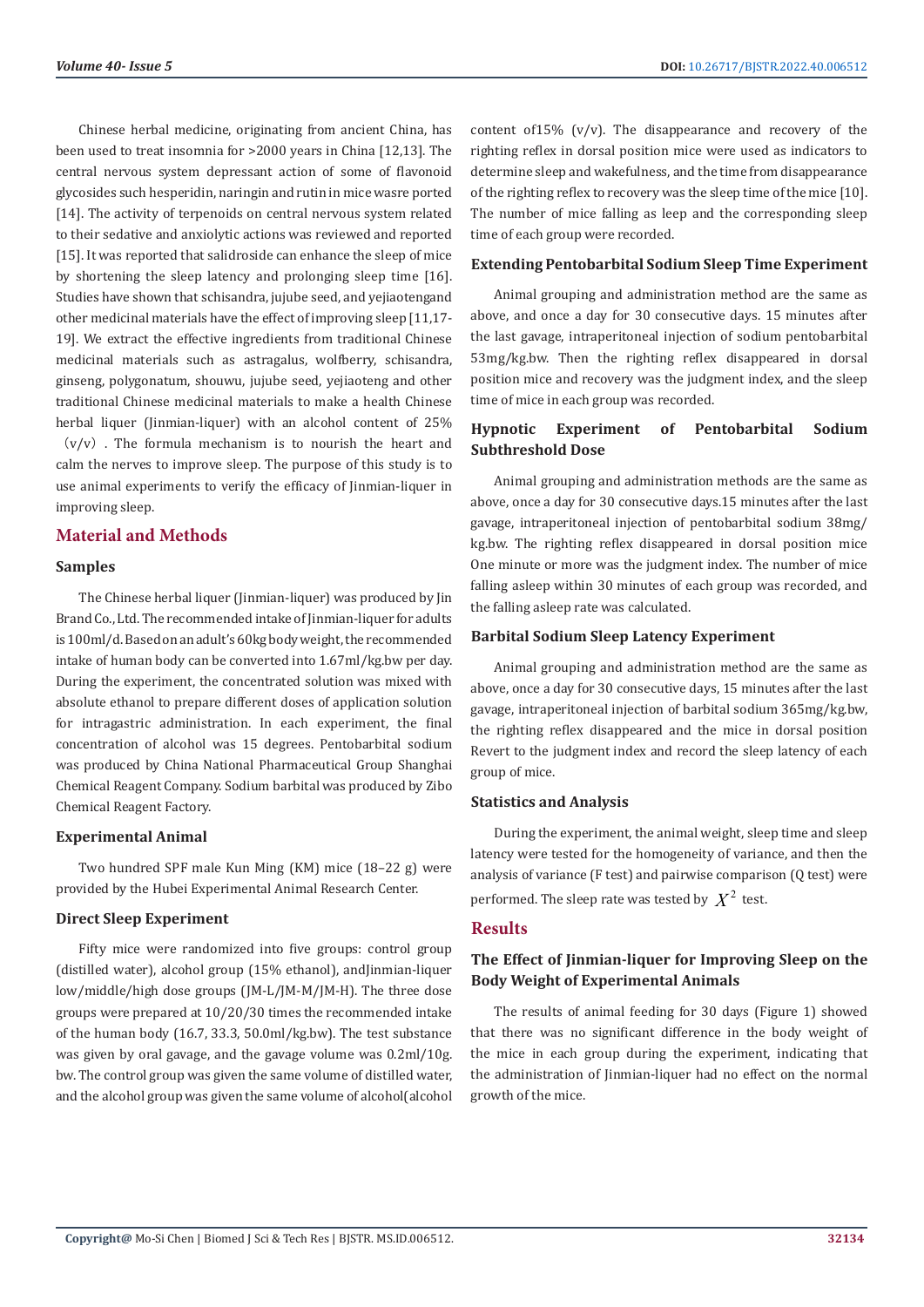

**Figure 1:** The effect of Jinmian-liquer on the growth and weight of mice ( $\pm$ SE, n=10).

# **Direct Sleep Experiment**

After the mice in each group were given the control substance and different doses of the test substance, their behaviors and activities were normal, and there was no direct sleep phenomenon, indicating that the Jinmian-liquer has no direct hypnotic effect.

# **Extending Pentobarbital Sodium Sleep Time Experiment**

The method of pentobarbital induced sleeping in mice is a classic pharmacological experiment for screening sedative and hypnotic drugs [20,21]. Mice in each group were given control substances

or different doses of Jinmian-liquer for 30 days, and 53mg/kg.bw of sodium pentobarbital was injected intraperitoneally to induce sleep. The sleep time of mice in each group is shown in Figure 2. The results showed that compared with the control group (32.7±9.0 min) and the alcohol group (34.3±8.6 min), the Jinmian-liquer had the effect of prolonging the sleep time induced by pentobarbital sodium, and the sleep time in the middle-dose group (49.0±12.0 min) and the high-dose group (47.0±8.9 min) was significantly longer than that of control group and alcohol group, and the difference was significant (P<0.05).



**Figure 2:** The effect of Jinmian-liquer on the sleep time of mice induced by pentobarbital sodium ( $\pm$ SD), n=10, \*P<0.05 compared with the control group.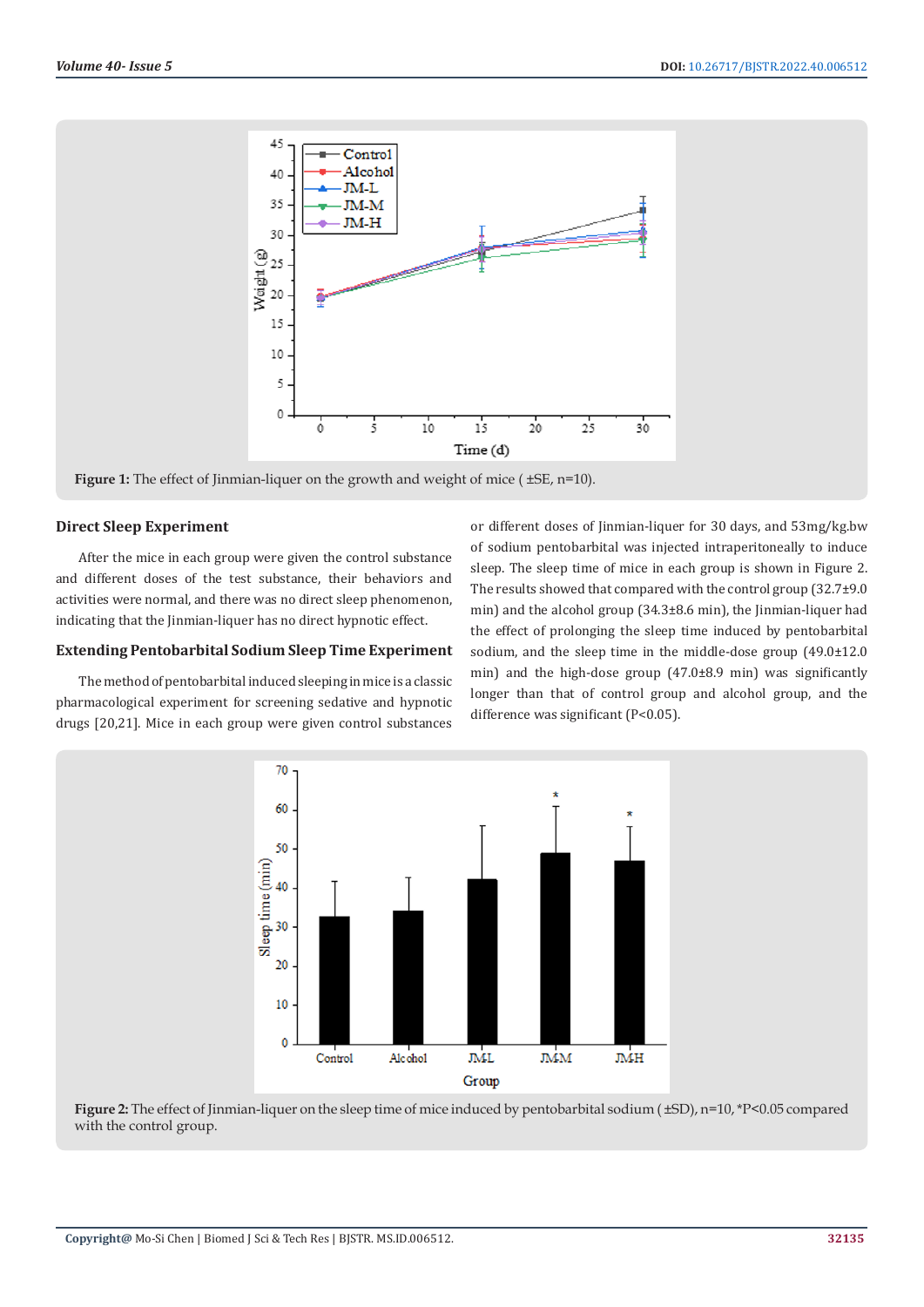# **Hypnotic Experiment of Pentobarbital Sodium Subthreshold Dose**

Mice in each group were given control or different doses of Jinmian-liquer for 30 days and intraperitoneal injection of pentobarbital sodium 38 mg/kg.bw at a sub hypnotic dose. The

falling asleep rate of the animals is shown in Table 1. The results showed that after the mice were given different doses of Jinmianliquer, the hypnotic fall asleep rate of pentobarbital sodium was not significantly different from that of the control group and the alcohol group (P>0.05), indicating that Jinmian-liquer has no direct effect.

**Table 1:** The effect of Jinmian-liquer on the subthreshold hypnotic effect of pentobarbital sodium.

| Group   | Number of experimental animals | <b>Sleeping animals</b> | Fall asleep rate (%) |
|---------|--------------------------------|-------------------------|----------------------|
| control | 10                             |                         | 30                   |
| Alcohol | 10                             |                         | 40                   |
| IM-L    | 10                             |                         | 40                   |
| $IM-M$  | 10                             |                         | 30                   |
| IM-H    | 10                             |                         | 50                   |

#### **Barbital Sodium Sleep Latency Experiment**

Mice in each group were given control substances or different doses of Jinmian-liquer for 30 days, and intraperitoneal injection of barbital sodium 365mg/kg.bw to induce sleep. The incubation period for mice in each group to enter sleep is shown in Figure 3. The results showed that the sleep latency of the control group

and the alcohol group were 34.0±7.4 min and 29.9±7.1 min. The administration of Jinmian-liquer can shorten the sleep latency, and the sleep latency of the middle-dose and high-dose groups were shortened to 20.4±6.5 min and 21.3±7.1min, compared with the control group and the alcohol group, the difference was significant  $(p<0.05)$ .



**Figure 3:** The effect of Jinmian-liquer on the sleep latency of mice induced by barbital sodium ( $\bar{x}$  ±SD), n=10, \*\*p<0.01 compared with the control group,  $p<0.05$  compared with the alcohol group.

#### **Discussion**

Sleep is a rhythmic physiological process that is regulated by many mechanisms in the body; the pathogenesis of sleep disorders is complex, involving the self-regulation and feedback functions of the body's nervous, endocrine, immune and other systems [22]. Insufficient sleep duration because of work, societal and family obligations, or sleep disorders such as insomnia or sleep apnea are associated with impaired cognition and negative health outcomes,

including mood, cardiovascular, immune, and metabolic disorders [23,24]. The ideal plan for the treatment of insomnia should involve a comprehensive treatment of psychology, behavior and drugs to eliminate factors that interfere with normal sleep [25]. Chemically synthesized sedative and hypnotic drugs are mainly used to shorten the second phase of slow wave sleep (SWS2) and rapid eye movement sleep (REMS) in the sleep phase to varying degrees, and relatively extend the first phase of slow wave sleep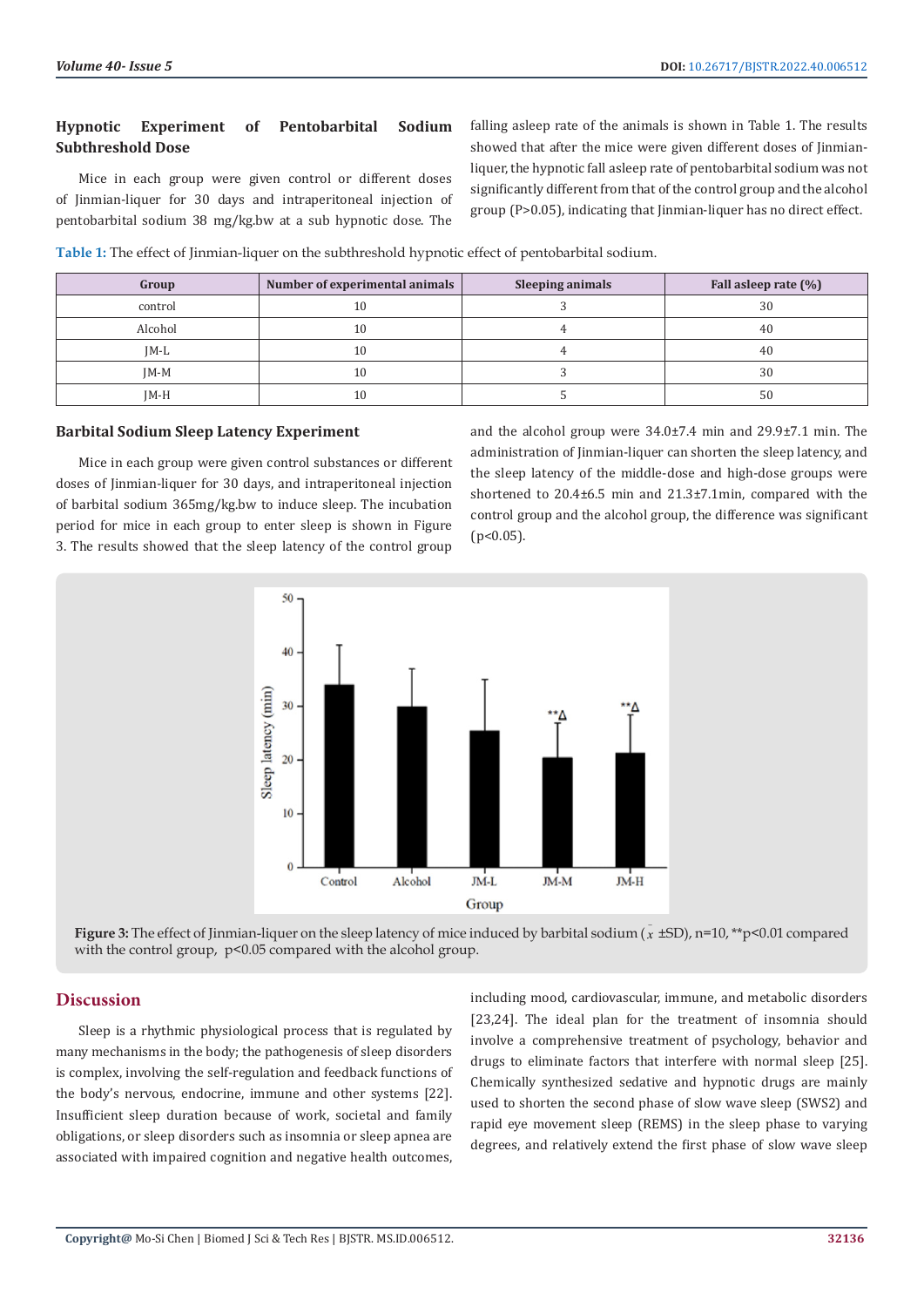(SWS1) to achieve prolongation The effect of total sleep time, but after continuous medication, symptoms such as dizziness, hangover, and drowsiness are prone to occur. Prolonged use may cause dependence and addiction, and many adverse reactions such as rebound and withdrawal symptoms occur when the drug is stopped.

Traditional Chinese medicine theory believes that insomnia is caused by internal and external factors that cause dysfunction of the body's qi, blood, yin and yang, and viscera. Therefore, treatment should focus on the regulation of internal organs, so that qi and blood can be harmonized, yin and yang are balanced, and visceral functions are returned to normal. Natural plant-derived traditional Chinese medicine prescriptions have received more and more attention due to their multiple targets, good curative effect, and fewer adverse reactions [26]. This effectively disperses pathogens and alleviates mental depression, soothes the liver, regulates the spleen, and exhausts the stagnation of Qi and blood. According to TCM clinical observations, the stagnation of liver-Qi induces insomnia and accounts for more than 80% of the total insomnia cases [20].

Although some prescriptions for improving sleep have been proven to be effective, they are still effective due to decoctions. Factors such as bitter taste, and difficulty in taking the medicine are difficult to be accepted by patients. Health liquer is a traditional Chinese medicine liquer made with digital extraction technology based on the concept of the same source of medicine and food. It uses the principle of "alcohol to aid medicine" to reduce the concentration and dosage of crude drugs, and it has been carefully blended to improve the taste and comfort after drinking. Is a more suitable pharmaceutical dosage form. This study performed the direct hypnotic effect of the wine according to the method of improving sleep function, the synergistic effect of the subthreshold dose of pentobarbital sodium to fall asleep rate, the synergistic effect of the upper threshold dose of pentobarbital sodium to prolong sleep time and the upper threshold dose of barbital Sodium shortens sleep latency and four sleep-improving indicators for functional evaluation. The experimental results show that the wine can significantly shorten the latency of mouse barbital sodiuminduced sleep and prolong the sleep time induced by pentobarbital sodium, suggesting that the test substance is compatible with Sodium barbital and sodium pentobarbital have obvious synergistic effects. Human clinical experiments have also confirmed that health foods that can shorten the time to fall asleep and extend the duration of sleep have the effect of improving sleep efficiency and improving daytime functions after awakening.

In this experiment, the Jinmian-liquer has no direct sleepinducing effect on mice under the amount of reagent, and has little effect on the hypnotic effect of pentobarbital sodium subthreshold dose, showing that it is not a sedative hypnotic. Sleep experimental studies have shown that although pure alcohol intake before going to bed can shorten the time to fall asleep, it will make sleep lighter, prolong light sleep time, and increase the number of midway awakenings, resulting in poor sleep quality, so drinking ordinary liquor does not increase. The total sleep time is also not beneficial for improving insomnia, which is also confirmed by the data results of the alcohol control group in this study. The Jinmian-liquer is rich in natural medicine active ingredients, which can shorten the sleep latency, maintain and prolong the total sleep time, and play a role in treating insomnia by promoting and prolonging normal physiological sleep.

# **Conclusion**

The results of the study showed that after 30 days of feeding with Jinmian-liquer, the behavioral activity and body weight of the mice in each group were normal. The middle-dose group and the high-dose group could significantly shorten the sleep latency of mice induced by barbital sodium and prolong the induction of pentobarbital sodium. The sleep time confirmed that Jinmianliquer has the function of improving sleep. Experimental data shows that drinking Jinmian-liquer can regulate body functions, not only shorten the time to fall asleep, but also prolong sleep time, and achieve the effect of improving sleep through two effects. Compared with the normal control group and the alcohol control group, each dose group of Jinmian-liquer is smaller. There was no significant change in the sleep rate of rats after direct sleep and subthreshold sodium pentobarbital dose hypnosis, indicating that Jinmian-liquer has no direct hypnotic effect and will not affect the normal mental state of the body.

# **Conflict of Interest**

The authors declare no conflict of interest.

# **References**

- 1. [Zhang Y, Jiang X, Chen H, Li H, Wang Z, et al. \(2020\) Chronic REM-sleep](https://pubmed.ncbi.nlm.nih.gov/33143936/) [deprivation induced laryngopharyngeal reflux in rats: A preliminary](https://pubmed.ncbi.nlm.nih.gov/33143936/) [study. Auris Nasus Larynx 48\(4\): 683-689.](https://pubmed.ncbi.nlm.nih.gov/33143936/)
- 2. [Jiang XL, Zheng XY, Yang J, Ye CP, Chen YY, et al. \(2015\) A systematic](https://pubmed.ncbi.nlm.nih.gov/26298588/) [review of studies on the prevalence of insomnia in university students.](https://pubmed.ncbi.nlm.nih.gov/26298588/) [Public Health 129\(12\): 1579-1584.](https://pubmed.ncbi.nlm.nih.gov/26298588/)
- 3. [Xie G, Huang X, Li H, Wang P, Huang P \(2020\) Caffeine-related effects](https://pubmed.ncbi.nlm.nih.gov/33213844/) [on cognitive performance: Roles of apoptosis in rat hippocampus](https://pubmed.ncbi.nlm.nih.gov/33213844/) [following sleep deprivation. Biochemical and Biophysical Research](https://pubmed.ncbi.nlm.nih.gov/33213844/) [Communications 534: 632-638.](https://pubmed.ncbi.nlm.nih.gov/33213844/)
- 4. [Zhuang J, Zhan Y, Zhang F, Tang Z, Wang J, et al. \(2016\) Self-reported](https://pubmed.ncbi.nlm.nih.gov/26268738/) [insomnia and coronary heart disease in the elderly. Clin Exp Hy-pertens](https://pubmed.ncbi.nlm.nih.gov/26268738/) [38\(1\): 51-55.](https://pubmed.ncbi.nlm.nih.gov/26268738/)
- 5. [Zhou L, Chen D, Dong G \(2013\) Characteristics and related factors of](https://pubmed.ncbi.nlm.nih.gov/23617938/) [nonfatal injuries among adolescents and college students in Shenzhen](https://pubmed.ncbi.nlm.nih.gov/23617938/) [city of China. BMC Public Health 13: 392.](https://pubmed.ncbi.nlm.nih.gov/23617938/)